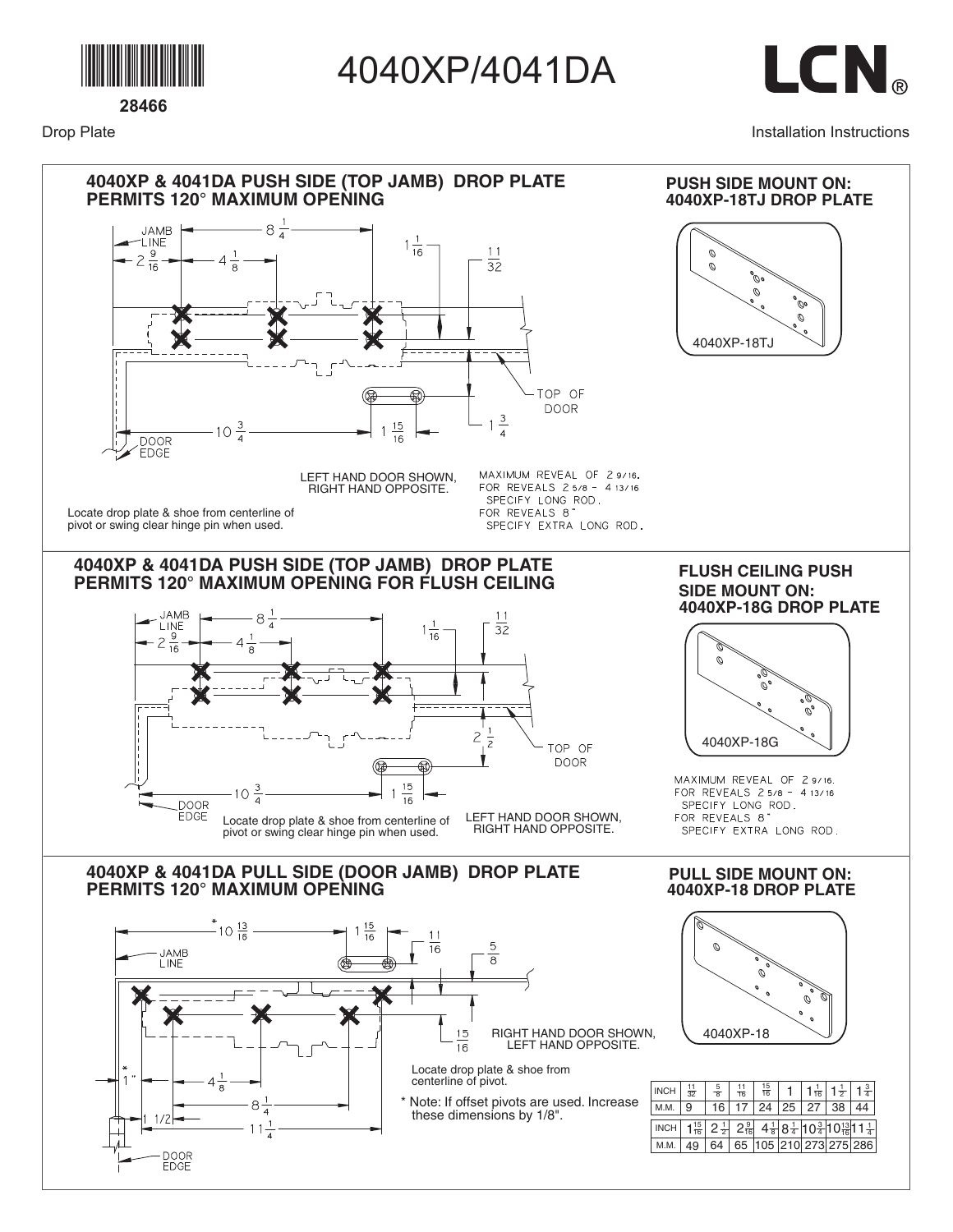## **4040XP PA PUSH SIDE (DOOR MOUNT) DROP PLATE PERMITS 180° MAX. OPENING, BUTT SIZE 5x5 MAX.**

## **PUSH SIDE MOUNT ON: 4040XP-18PA DROP PLATE**

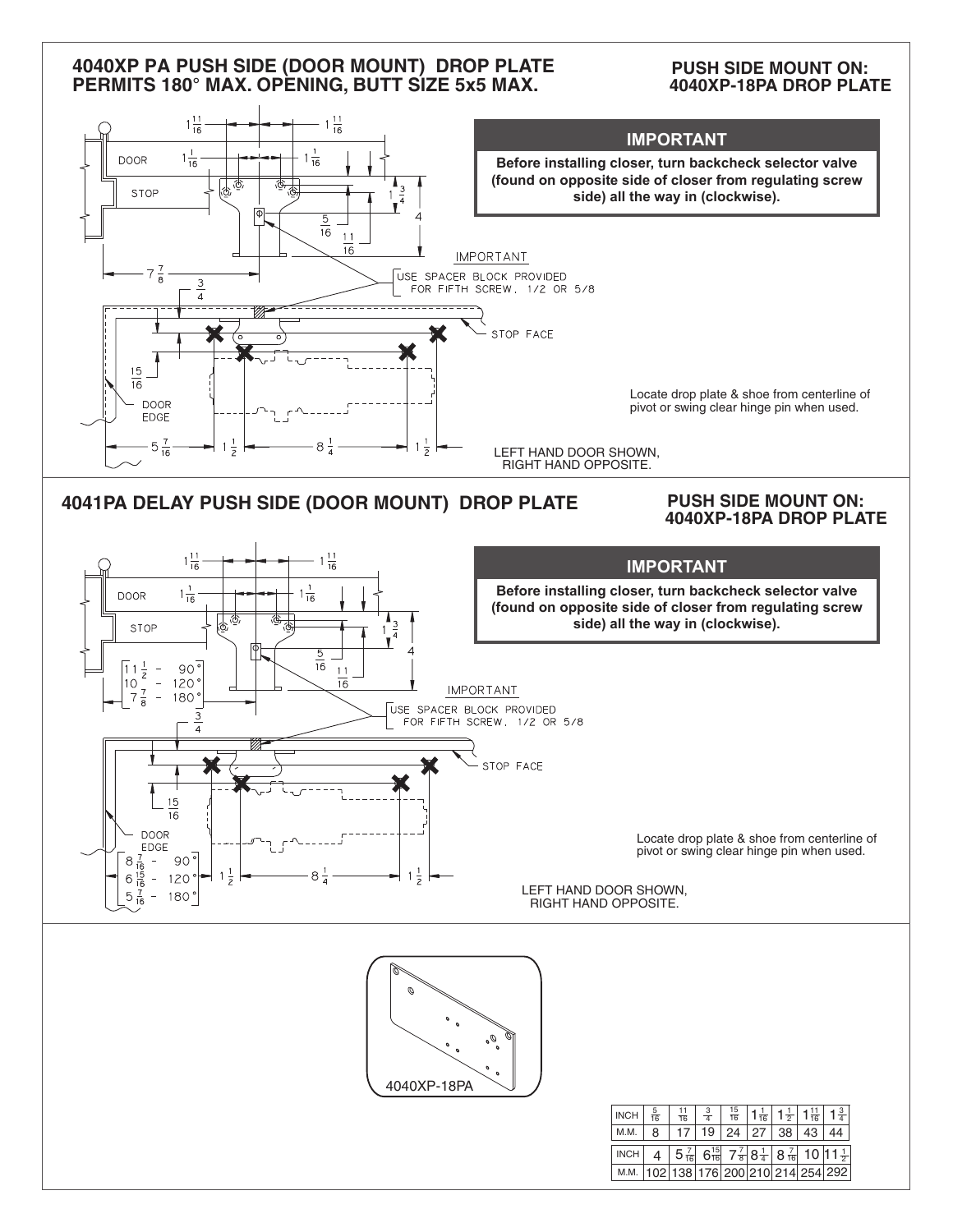## **4040XP CUSH PUSH SIDE (DOOR MOUNT) DROP PLATE PERMITS 110° MAX. OPENING, MIN.TOP RAIL 2 1/2".**

**PUSH SIDE MOUNT ON: 4040XP-18PA DROP PLATE**